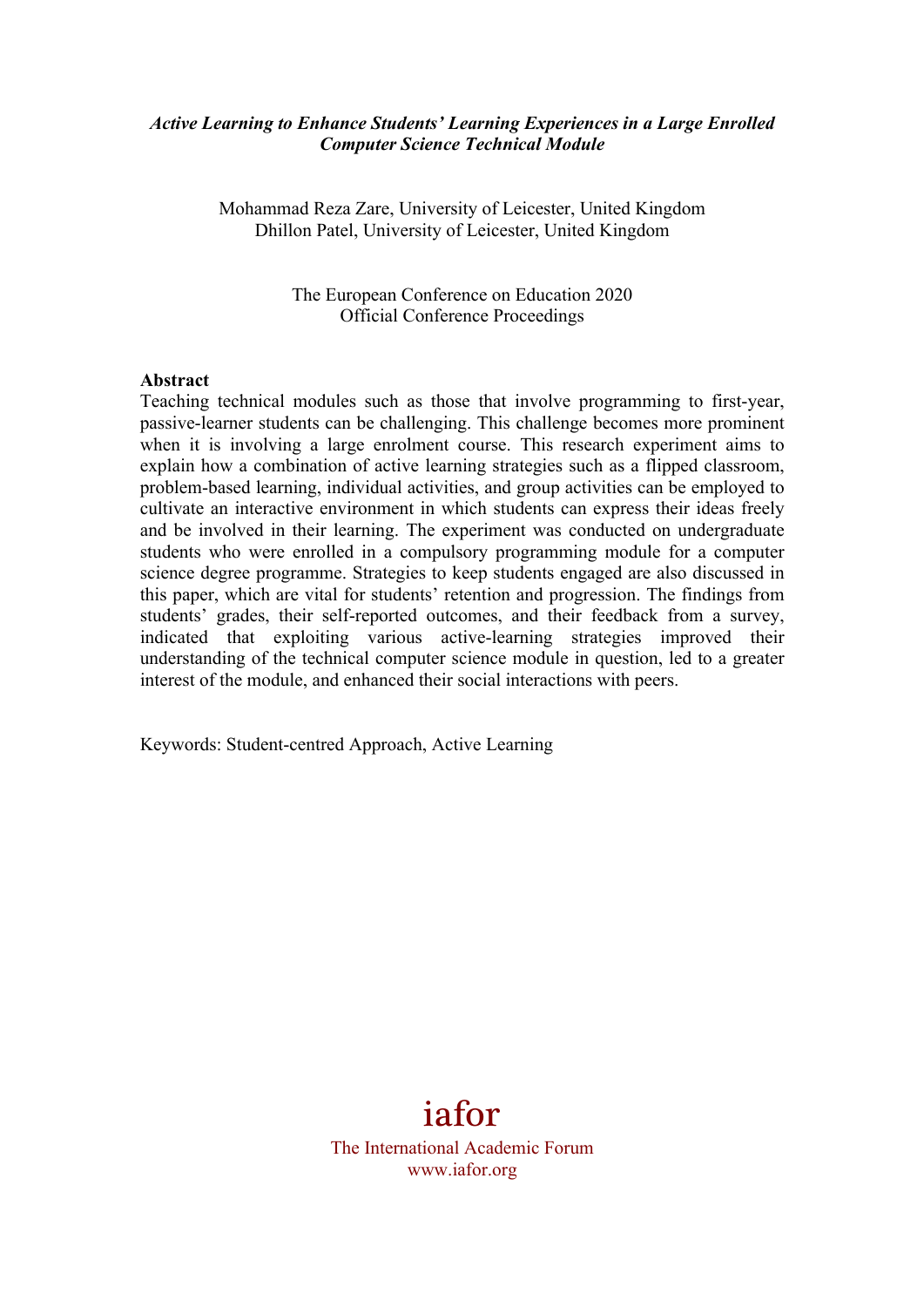#### **Introduction**

For decades, academicians and educational researchers have been studying the effectiveness of teacher-centred approaches and student-centred approaches to teaching. A teacher-centred approach consists of most learning activities being carried out by a teacher, which produces a passive learning experience for students. In contrast, a student-centred approach puts students at the forefront, with a teacher acting as a facilitator rather than a director. Students influence the content, activities, materials, and pace of learning. Simply put: the teacher steps back and lets students take control.

Ritchhart et al. (2011) expressed that for students to understand a topic, they need to be involved in activities that include problem-solving, decision-making, and practices that are likely in future workplaces. So, to prompt students towards a deeper understanding of any subject, the teaching approach should shift from the widely utilised teacher-centred approach to a student-centred one. Various studies have shown that a proper implementation of such an approach can lead to students displaying an increased motivation to learn (Chung et al., 2004; Burrowes, 2003), an improvement in test marks (Anderson et al., 2005; Burrowes, 2003), a deeper understanding of the subject being taught (Anderson et al., 2005; Burrowes, 2003), and increased positivity towards the subject being taught (Anderson et al., 2005). For this teaching approach to have an optimum effect, activities and student engagement would be necessary prerequisites. Research into pedagogies that fulfil these two requirements has commonly defined this type of learning as active learning (Freeman et al., 2014; Prince, 2004). Active learning can be generalised to when students solve problems, answer, and formulate questions of their own, and discuss, debate and brainstorm ideas during class. Research into the benefits of active learning techniques have revealed positive impacts on students' learning experiences (Anderson et al., 2005; Thaman et al., 2013; Kember & Leung, 2005; Deltor et al., 2012; Roehl et al., 2013; Mathrani et al., 2016).

One thing that differentiates active learning from teacher-centred approaches is the variety of methods and activities that can be implemented. The work of Thaman et al. (2013) utilised multiple active learning techniques on first-year undergraduate medical students studying respiratory physiology: Pause Procedure, Minute Paper, Think-Pair-Share, Models, Multiple Choice Questions, Seminars, Short Assignments and Role Plays.

The applications of active learning have proven to elicit many benefits for students. One such benefit is the improvement of their performance in assessments. A met analysis of 158 studies across STEM fields in Freeman et al. (2014) presented that on average, students' examination results improved by approximately 6% with active learning, as opposed to teacher-centred lectures. Further analyses of the results concluded the increase in performance was irrespective of the STEM subject, course type and level, providing a much more reliable perspective on the positive outcomes of active learning.

Another benefit demonstrated from active learning has been offering students more opportunities to achieve a better understanding of course material. In the work of Thaman et al. (2013) which utilised a range of active learning techniques, over 90%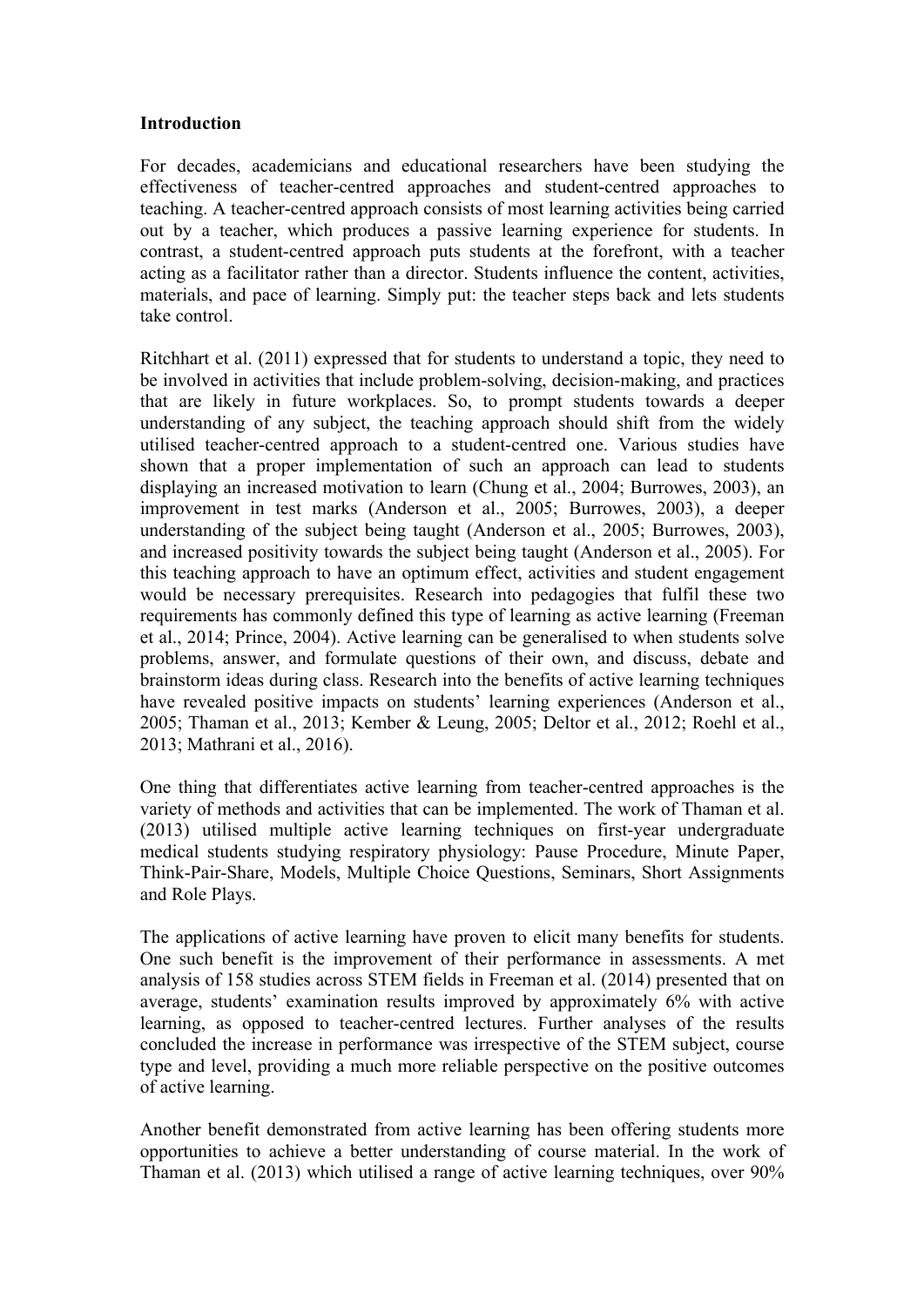of students agreed that the active learning techniques used, helped to better understand the subject being taught. Regarding the individual activities implemented by the authors, students held significantly positive views towards many of them, believing they helped understand concepts better. In Kember & Leung (2005), responses from students yielded that those who identified their classes as having more active learning also identified the presence of greater teaching for understanding. Interestingly, further analysis of students' feedback by authors concluded that the presence of teaching for developing understanding in students, affected the growth of useful skills and knowledge for students.

Students of active learning have also been seen to experience a development in their academic skills. Over 75% of students that experienced a multitude of active learning exercises (Thaman et al., 2013) believed that the activities elicited an improvement in their ability to think critically. This skill, amongst others such as creative thinking, problem-solving and interpersonal skills were understood to have improved through active learning, based on student perceptions in Kember & Leung (2005). Further analysis of students' feedback by authors supported the positive effects that active learning provided on students' skills.

The interactions between students and teachers in active learning has also shown to help develop better relationships between both parties. Comments from students who experienced various active learning exercises in Thaman et al. (2013) mentioned seeing teachers as friends. A survey by Kember & Leung (2005) found that students which perceived their classes had more active learning also perceived better studentteacher interactions. Further analysis underlined the link between active learning and student-teacher interactions, whilst also showing that the amount of interactions between teachers and students was associated with the growth of skills such as critical thinking and problem-solving.

This paper presents a typical active learning session aimed at first-year undergraduate computer science students who are enrolled in a programming module. This module is a compulsory component of a computer science degree programme at the institute and aims to equip students with problem-solving skills to tackle computational problems using logical and numerical approaches. The paper also presents a list of varying assessments to encourage class participation and assess students' learning. An activelearning approach to this module would be particularly useful because of the difficult concepts that cannot always be easily understood from pure lecturing and given how programming is something which is understood better when students get hands-on experience and practice with it.

#### **Methodology – Active Learning Session**

Figure 1 shows the typical flow of events/activities that took place in the proposed active learning sessions of this paper, along with the respective timings of the activities. This teaching model was used for the first semester of a programming module with 140 first-year undergraduate students and was adapted for use in lecture theatres. In these sessions, different active learning strategies were employed one at a time; though subsequently, multiple strategies were used depending on the topic of the lecture. The typical active learning strategies used were Minute Papers, Think-Pair-Share, group-based activities, and pop-up quizzes. All activities were frequently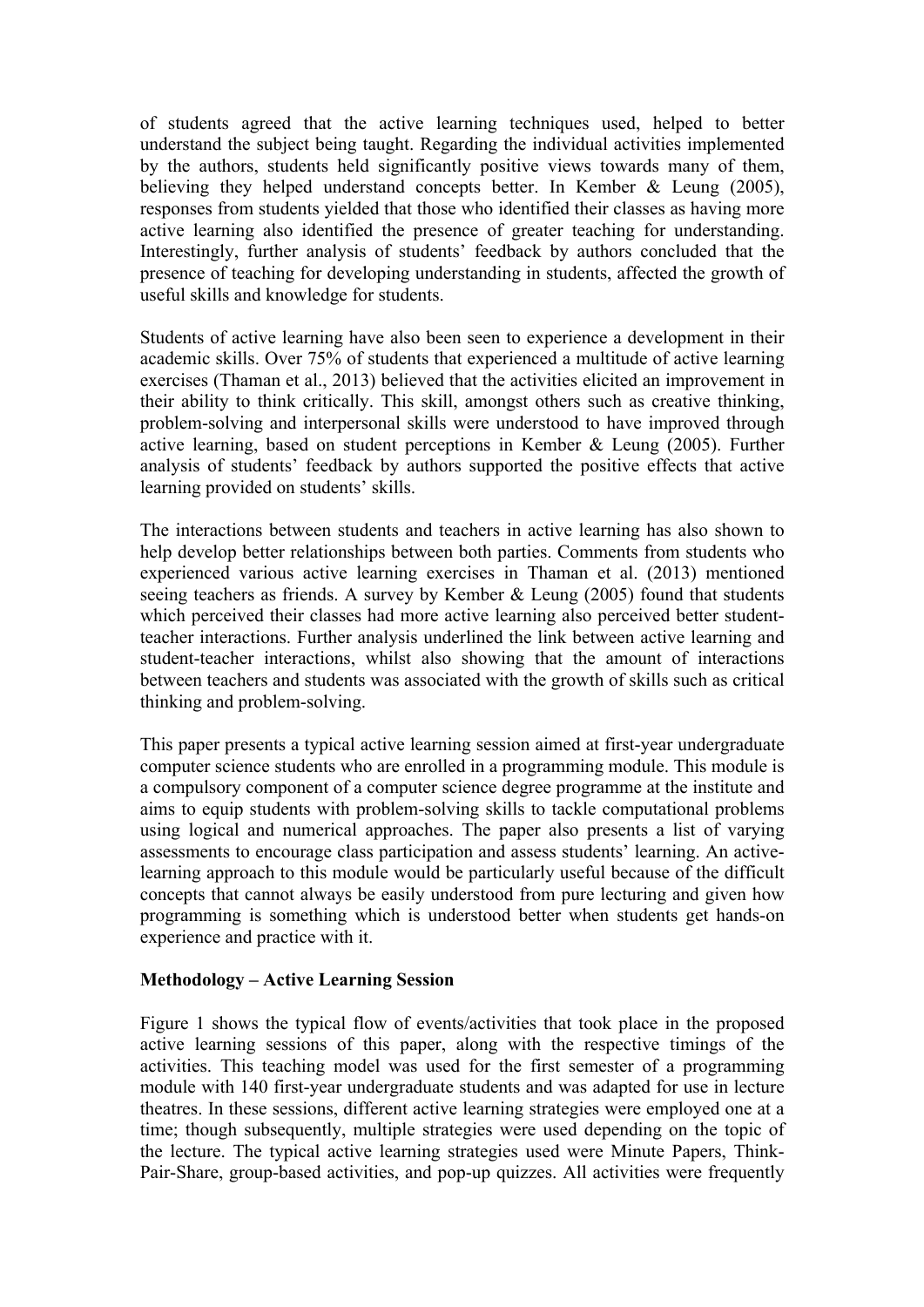followed by an instructor-led discussion, intended to assist students with grasping a deep understanding of the topic. Every two to three weeks, unofficial written feedback from students was gathered to understand their abilities and improve upon the teaching style.



Figure 1: The block diagram of the proposed active learning session

## **Breakdown of Proposed Teaching Model**

First and foremost, it can be vital for instructors to build rapport with students to encourage engagement in classes; this was a perception also mentioned by Chickering & Gamson (1987). Moreover, it can incline students to feel more comfortable asking for assistance from instructors, given the acknowledgement of a predetermined relationship. There exist numerous strategies for instructors to achieve rapport with their students: expressing enthusiasm in classes, increasing their availability, and trying to memorise their students' names. One that was used in the sessions of this paper was to share hobbies, research interests and experience. By doing this, students could relate and get comfortable with the instructor.

The use of a Flipped Classroom is a common active learning strategy, that revolves around assigning lecture materials as homework, so students can learn general concepts of a given topic before attending the lecture. By using this in the active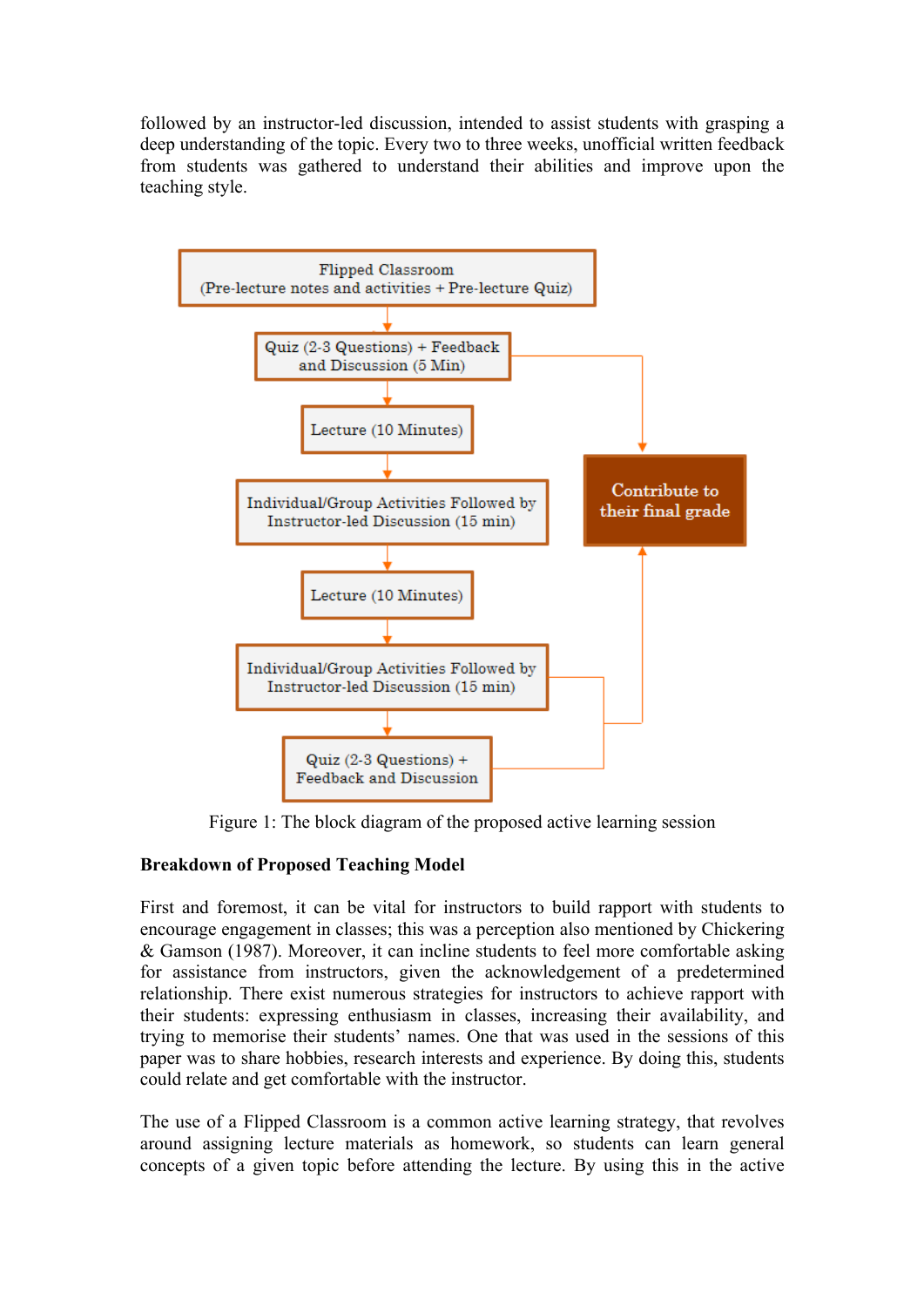learning sessions of this paper, lecture time was able to be utilised for problemsolving, group activities and teaching advanced topics. Another advantage of Flipped Classrooms lies in their flexibility, in that the pre-lecture material for students can be provided as a lecture recording or a short recorded/written version of lecture materials (Roehl et al., 2013). By decomposing the lecture recording into several shorter clips to explain specific concepts, a more in-depth and "bitesize" version of pre-lecture material can be produced.

The appropriate practice to commence the sessions was to have a quick recap of the previous session and a condensed summary of the pre-lecture materials provided before the lecture. Think-Pair-Share was an active learning strategy that was regularly adopted during this time. Students were asked to recollect and/or answer questions about what they had understood in the previous lecture and pre-lecture material. They were then asked to pair-up with a student beside them to share answers and reach an agreement. This aimed to help students communicate and engage better with their peers, as well as reflect on their own understanding. Apart from Think-Pair-Share, a formative assessment such as an online in-class quiz was also used on occasion to assess students' understanding. By following this with an instructor-led discussion, misconceptions between students were able to be addressed efficiently.

The next 10 minutes of the sessions were used to explain an advanced topic that was not covered in the pre-lecture materials, or a complex problem-solving exercise(s) through instruction. Given the nature of the programming module, it was very common to demonstrate how to engage and tackle exercises which required problemsolving so students could visualise and understand the approach necessary, before attempting it themselves.

Students were subsequently introduced to a problem-solving exercise. This aimed to bridge the gap between the theoretical knowledge they had just acquired, and the practical understanding needed to apply their knowledge to real problems. It was also hoped that the transition from lecturing (the previous portion of the session) to something more active, would prompt students' engagement. Students attempted these exercises either individually or in a group. Grouping students favoured the supplement of more complex problems, as students would be able to work together on questions that required extra thought and could have proved more challenging if attempted individually. Chickering & Gamson (1987) also commented on the advantages of group work; one such advantage being that students' understanding of a topic could be improved by communicating with peers and learning from each other.

A similar of pattern of 10 minutes of lectures followed by an individual/group exercise was practiced until the end of the sessions. Sessions then concluded with a quick summative online quiz to assess students' overall understanding. These quizzes carried 1-2% of students' overall grade for the module, which in turn encouraged attendance and engagement in the sessions.

#### **Results and Discussion**

The end of the module's semester saw the administering of the University's official teaching evaluation, and a straightforward survey of five questions for student feedback. The responses of the latter are represented in Figure 2.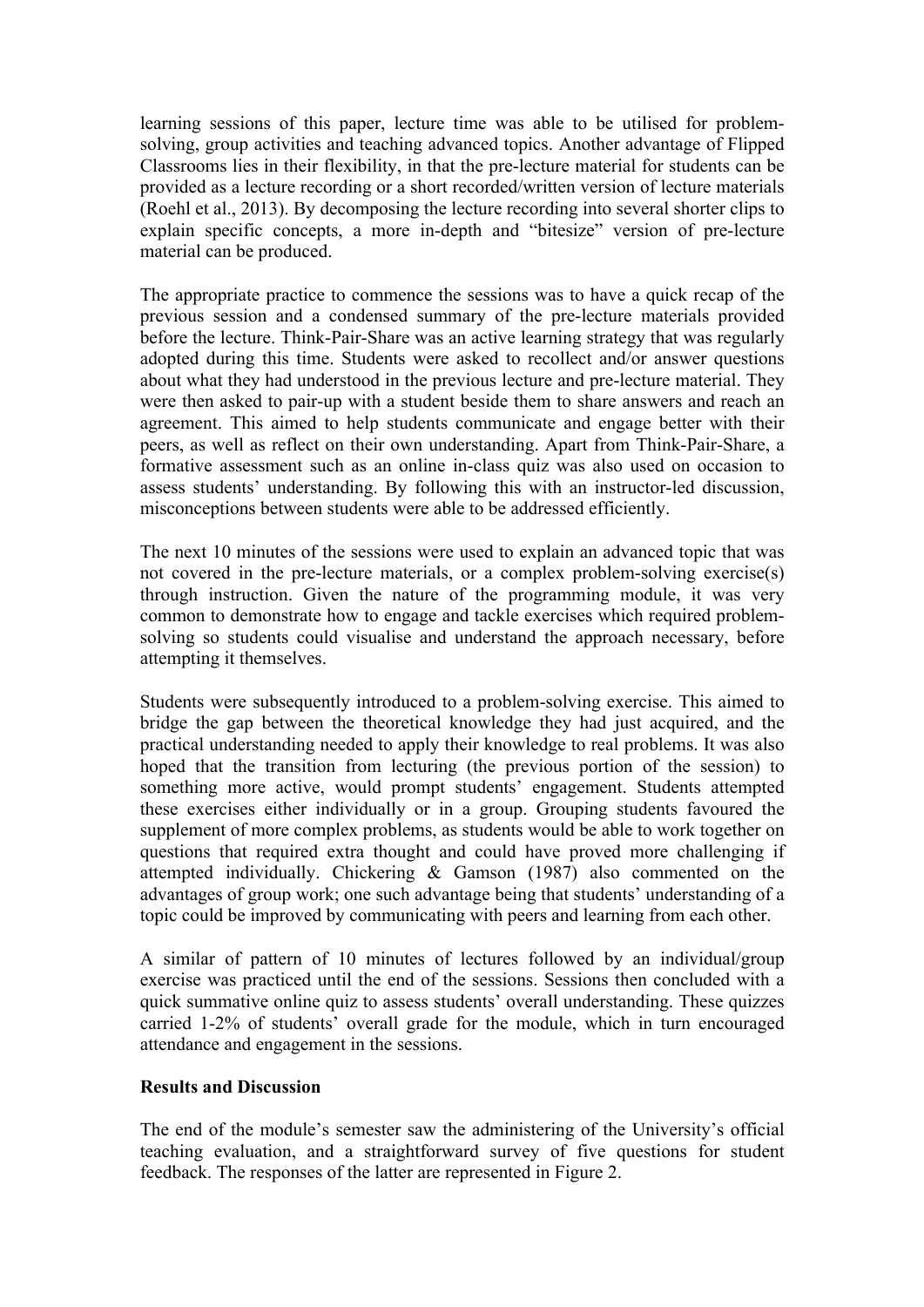

Figure 2: Illustration of students' responses to survey questions on active learning.

Analysis of the responses show that a significant number of students were of the consensus that they learnt better (86%) and enjoyed lessons more (85%) when they involved some form of active learning. This coincides with previous research by Anderson et al. (2005) and Thaman et al. (2013), where active learning provided better learning and enjoyment in classes than teacher-centred approaches. Students' reasoning behind their positivity clarified that they experienced opportunities to apply newly learnt concepts to distinctive problem-solving exercises either individually or within a group, and that they received immediate feedback from their peers and instructor (both of which were hoped for when designing the structure of the active learning sessions).

A large 88% of students believed active learning helped to remember things better. Given the teacher-centred approaches that students are accustomed to, which result in short-term memorisation, the responses of this question indicated that taught concepts connected better with students, inferring something stronger than just memorising. This provides implications that students were more than likely learning through understanding, as opposed to just memorising, which has been a common outcome of previous research of active learning (Anderson et al., 2005; Kember & Leung, 2005; Thaman et al., 2013).

A further 86% also felt active learning aided with the development of social skills, which proved useful in creating relationships with new friends and having healthier communications with existing ones. This meets feedback from active learning techniques used in Thaman et al. (2013), which also concluded that a significant number of students experienced better relations with peers. The instructors for the programming module shared their experience with witnessing the effects of active learning, as their initial observations at the beginning of the semester revealed that most students found it challenging to engage with peers. However, as the weeks progressed and different active learning strategies were exploited, students were perceived to gain more confidence to interact with fellow students and were more willing to contribute their opinions during classes.

When asked about learning better through teamwork, agreement between students was at 80%; a benefit which was also mentioned in the work of Chickering and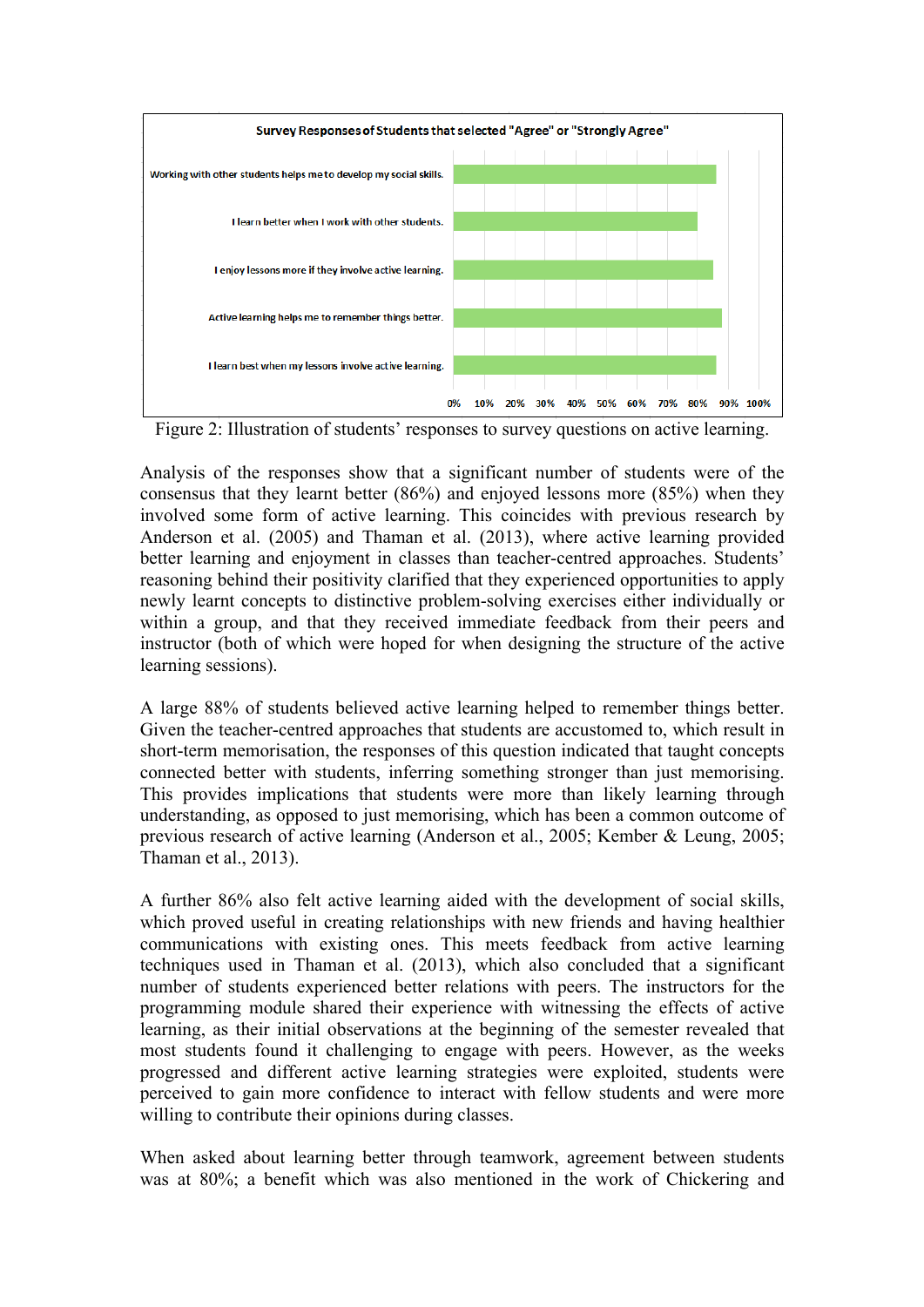Gamson (1987). Interestingly, the instructors of the module noticed that the number of students that were willing to transfer their skills with/to their peers gradually increased over the course of the module, providing further support for teamwork as a viable teaching method, since students were observed to be learning from each other.

### **Conclusion**

The active learning sessions in this paper proved useful in improving students' learning experiences. Student feedback demonstrated that a substantial number of students experienced benefits like better learning and remembering things better, when compared to without active learning. Given students are known to find concepts in computer science programming module difficult, this was a significant milestone in helping students overcome difficulties; something which was not done as efficiently when active learning was not at the forefront of session design. Other student benefits included greater enjoyment in classes with active learning, rather than those without, and improved social skills. This paper also shows the flexibility of active learning strategies, in their ability to produce results in large course settings. It therein provides support for the use of active learning, by showing a model that works in displaying greater student achievement and positivity than a teacher-centred approach to learning. It is important to note that the structure for the active learning sessions used in this paper was purposefully designed to align with course content, aims for the module (one of which was to equip students with advanced problem-solving experience), and necessary skills for future careers in the subject. Application for different subjects will most likely therefore need tailored structures. However, this paper is confirmation that a well-structured combination of active learning strategies can provide positive student learning outcomes.